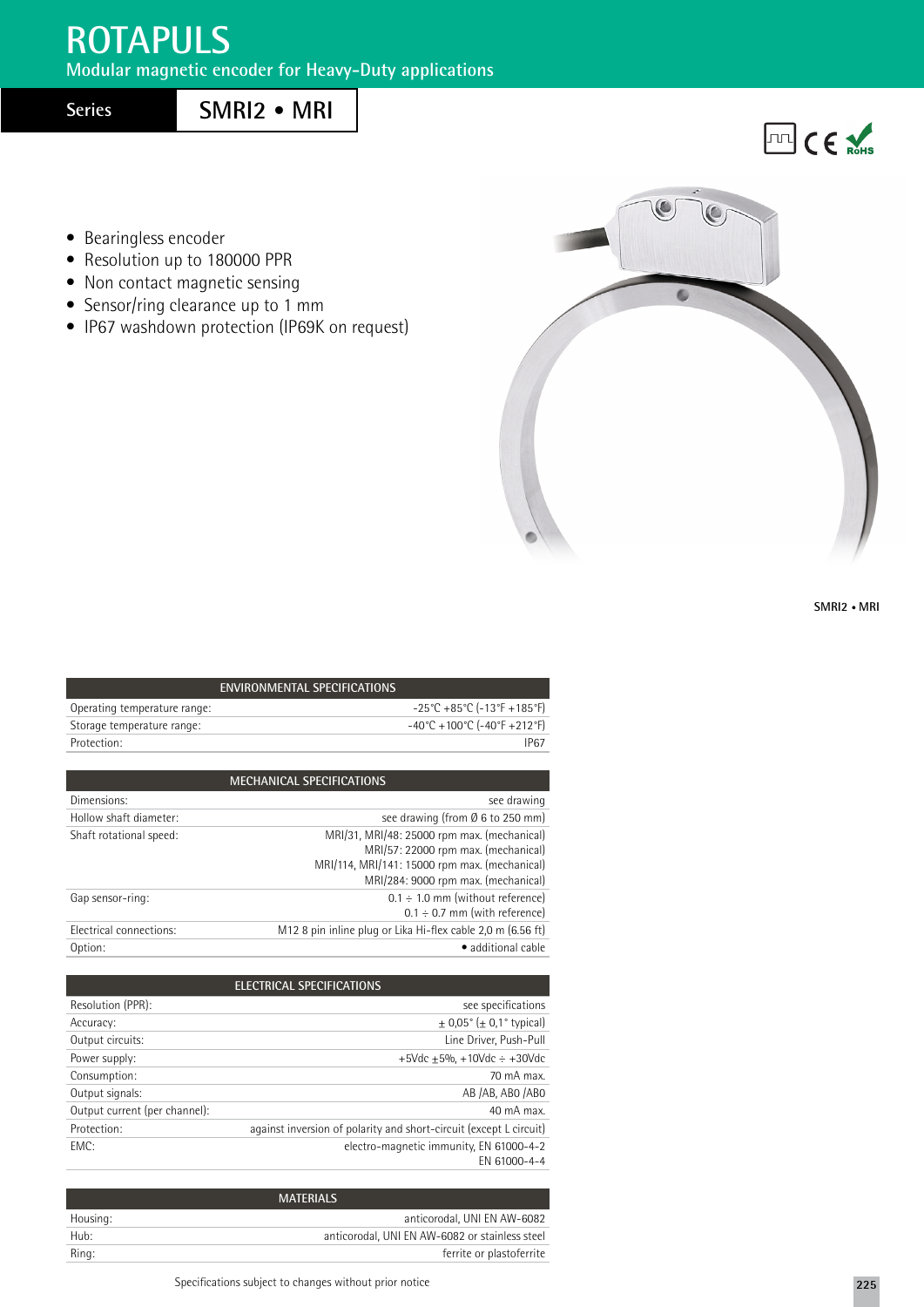

SMRI2

## **Order code**

| SMRI <sub>2</sub><br>XX<br>$\circledcirc$                                                                                                                                                                                                                                                        | <b>XXX</b><br>XX<br>X<br>$\circledcirc$<br>$\odot$<br>$^{\circledR}$                                                                                                                               | $\pmb{\chi}$<br>χ<br>X<br>/Sxxx<br>$\odot$<br>$\odot$<br>$^{\circledR}$<br>$\circled{b}$                                                                                                                                                                       |
|--------------------------------------------------------------------------------------------------------------------------------------------------------------------------------------------------------------------------------------------------------------------------------------------------|----------------------------------------------------------------------------------------------------------------------------------------------------------------------------------------------------|----------------------------------------------------------------------------------------------------------------------------------------------------------------------------------------------------------------------------------------------------------------|
| <b>@ OUTPUT CIRCUITS</b><br>$Y = Push$ Pull (AB)<br>$YC = Push$ Pull (AB, /AB)<br>$L =$ Line Driver (AB, $/AB$ )<br>(b) POWER SUPPLY<br>$1 = +5 \text{Vdc} + 5\%$ (L)<br>$2 = +10$ Vdc÷ +30Vdc (Y and L)<br>C RESOLUTION<br>see Resolution vs rpm combinations<br>(other resolutions on request) | (d) INDEX<br>$N =$ without<br>$R =$ with reference signal<br>C CONNECTIONS<br>$Lx =$ cable output x m<br>$MO$ ,5 = 0,5 m cable + M12 8 pin inline plug<br>$M2 = 2$ m cable + M12 8 pin inline plug | (f) RING TYPE<br>$A = MRI/31$<br>$B = MRI/48$<br>$C = MRI/57$<br>$G = MRI/99$<br>$K = MRI/114$<br>$L = MRI/119$<br>$M = MRI/141$<br>$P = MRI/200$<br>$Q = MRI/284$<br>$R = MRI/301$<br>(g) MIN. EDGE DISTANCE<br>$J = 0.5 \mu s (2 MHz)$<br>(h) CUSTOM VERSION |

**226**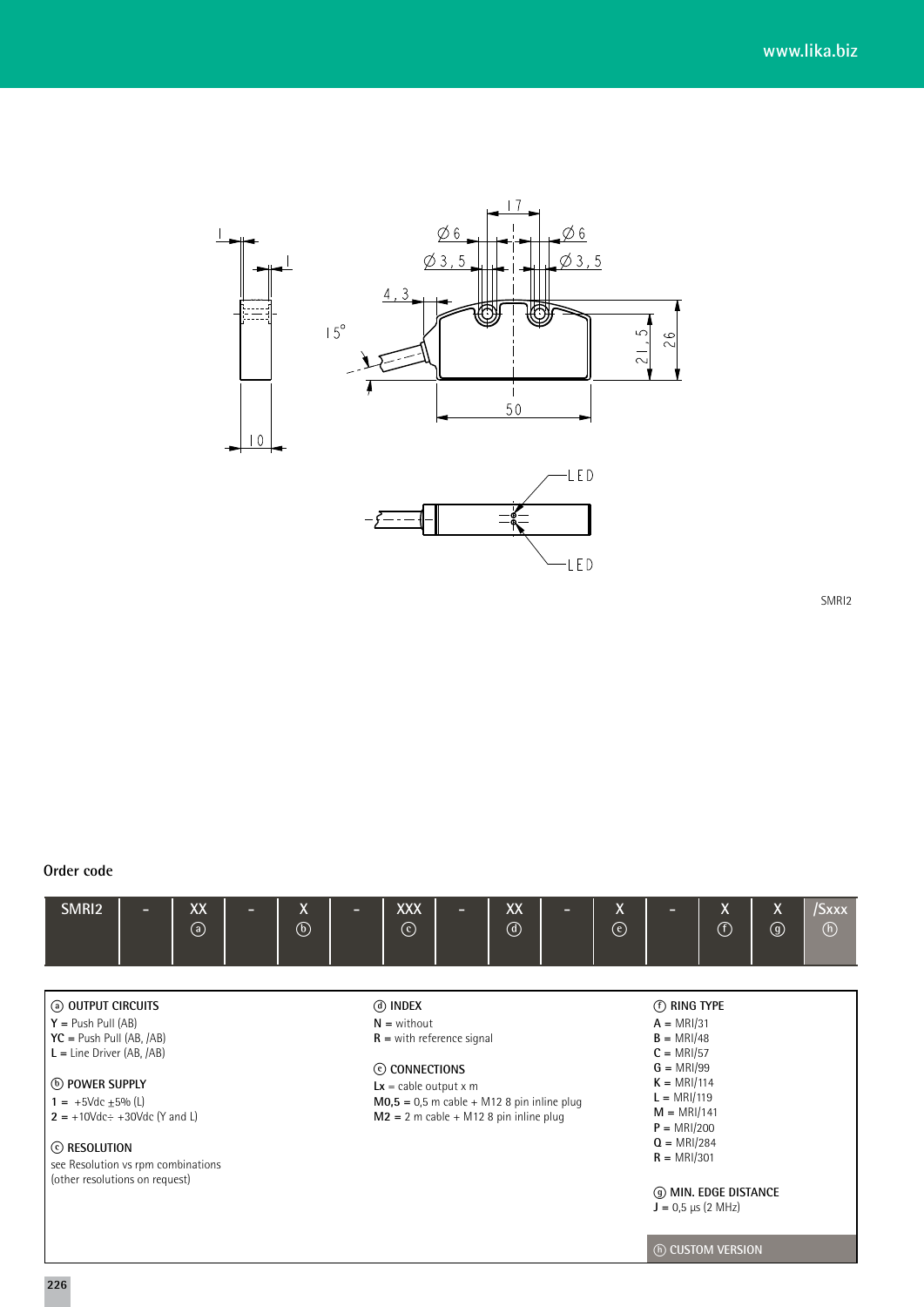



| M <sub>4</sub> |                |          |  |
|----------------|----------------|----------|--|
| n              |                | $\equiv$ |  |
|                |                | ≘        |  |
|                | $\overline{5}$ |          |  |
|                |                |          |  |

| Resolution vs rpm combinations  |            |                        |
|---------------------------------|------------|------------------------|
| Order code<br><b>Resolution</b> | <b>PPR</b> | Max. counting<br>speed |
| 100                             | 1200       | 8750 rpm               |
| 200                             | 2400       | 8750 rpm               |
| 500                             | 6000       | 3500 rpm               |
| 1 K                             | 12000      | 1750 rpm               |

| Order code magnetic ring | D H7              |
|--------------------------|-------------------|
| MRI/31-48-2-16           | $0.16$ mm         |
| MRI/31-48-2-19           | $\emptyset$ 19 mm |
| MRI/31C-48-2-20          | $0.20$ mm         |

All rings without reference







**Resolution vs rpm combinations**

| Order code<br><b>Resolution</b> | <b>PPR</b> | Max. counting<br>speed |
|---------------------------------|------------|------------------------|
| 100                             | 2000       | 5250 rpm               |
| 200                             | 4000       | 5250 rpm               |
| 500                             | 10000      | 2160 rpm               |
| 1 K                             | 20000      | 1050 rpm               |

| Order code magnetic ring | D H7                |
|--------------------------|---------------------|
| MRI/48-80-2-6            | $06 \text{ mm}$     |
| MRI/48C-80-2-35          | $\varnothing$ 35 mm |
| MRI/48D-80-2-14          | $\emptyset$ 14 mm   |

All rings without reference

 $H$ 

 $\frac{1}{\varphi}$ 



**Resolution vs rpm combinations**

| Order code<br><b>Resolution</b> | <b>PPR</b> | Max. counting<br>speed |  |
|---------------------------------|------------|------------------------|--|
| 80                              | 1800       | 2900 rpm               |  |
| 128                             | 2880       | 7300 rpm               |  |
| 160                             | 3600       | 2900 rpm               |  |
| 400                             | 9000       | 2300 rpm               |  |
| 800                             | 18000      | 1150 rpm               |  |

| Order code magnetic ring           | <b>DH7</b>        |
|------------------------------------|-------------------|
| MRI/57-90-2-43 (without reference) | $\emptyset$ 43 mm |
| MRI/57Z-90-2-43 (with reference)   | $\emptyset$ 43 mm |